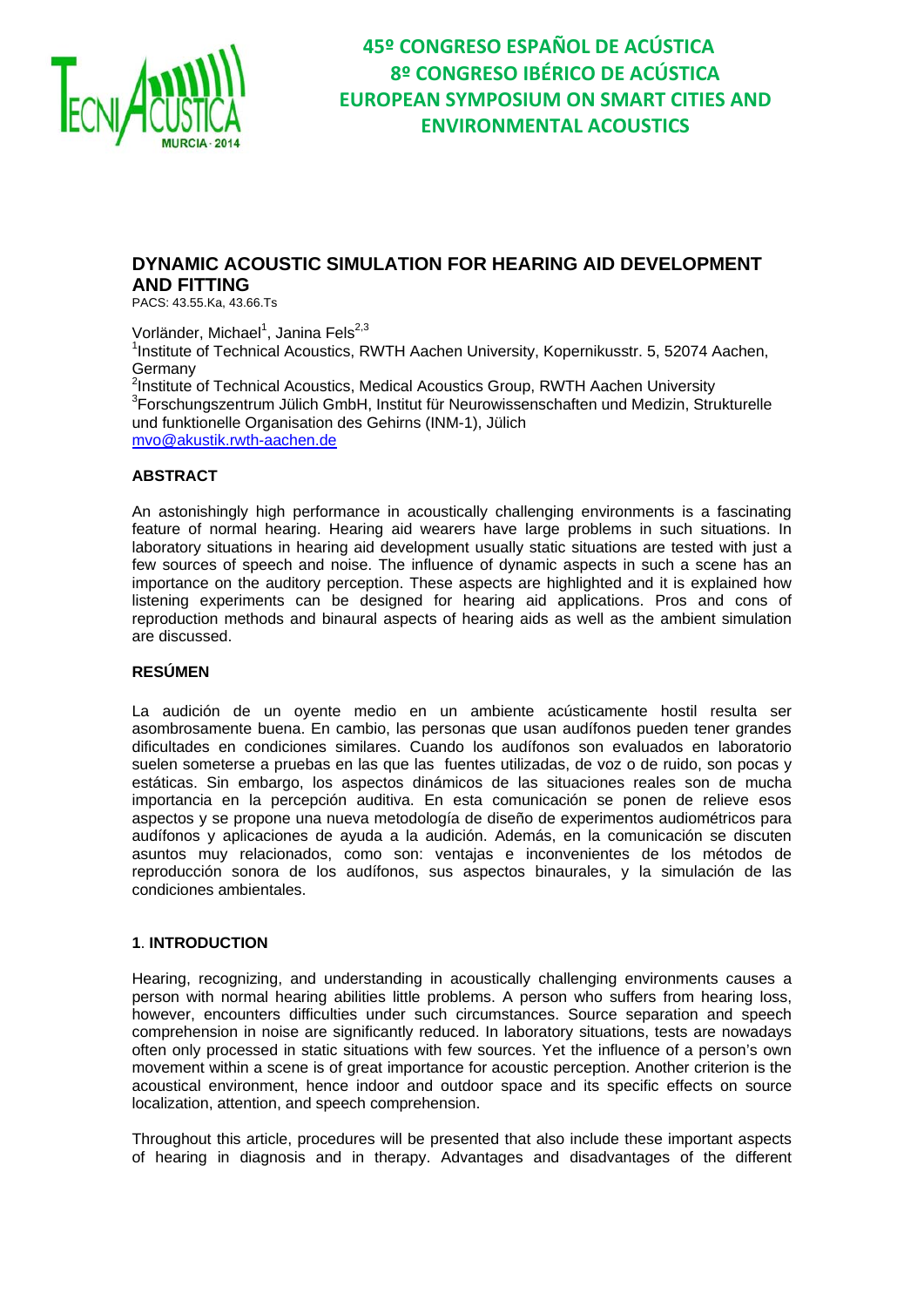

identification methods of the hearing aids' binaural aspects as well as of the simulation of environment or room and of the reproduction technique will be highlighted.

### **2. FUNDAMENTALS – STATE OF THE ART**

The ability to process dynamic acoustic situations is an essential component for communication and orientation in everyday life. Due to binaural hearing, humans are able to separate one sound source from many others and to identify useful sound, background noise, and reverberation. Aurally handicapped persons suffer from a lack or a limitation of this ability and they have therefore disadvantages in communication, orientation, and security. Hearing aids help to increase the acoustic signal, but the quality of a realistic binaural starting position for further analysis and processing within the hearing system is still limited and unsatisfying in comparison to persons with normal hearing abilities.

Real sound field situations are complex and cannot be described as perfect free field or diffuse field. The propagation path from sound source to listener within a complex sound field is represented by an impulse response or a transfer function. Binaural hearing is incorporated through an impulse response on two channels, because the communication path is described from the sound source to both ears as recipients (for overview see Fels 2013).

Sound fields can be differentiated between outdoor and indoor scenes. With the aid of the binaural signals, sound fields can be tested in closed rooms with diverse characteristics or in dynamic situations such as transport (cars, trains, etc.), and also the proper motion of the listener can be investigated. Validated simulation methods make it possible to create binaural room impulse responses of a virtual scene, until now, however, primarily for persons with normal hearing ability.

### **3. BINAURAL HEARING AID TECHNOLOGY**

Thanks to the binaural approach, it is also possible to test dynamic acoustic scenes with hearing aids. Figure 1 shows the concept of such an approach, which is admittedly based on standard methods and therefore has to be adapted and extended for the special conditions of hearing aids or cochlea implants (CI). On the upper part, the production of multichannel microphone signals appropriate to a dynamic virtual scene is described. The signals, which are simulated for the position of the hearing aid's microphone and which count as its input, are processed within a Master-Hearing-Aid, which simulates the processing of the hearing aid's signal and the test person's hearing loss (see lower part of the figure). To incorporate dynamic scenes as well as the test person's proper motion, the test person's head position has to be tracked. Merely a silent booth is needed for the reproduction of the produced signals.

If open otoplastics are used, the portion the hearing aid does not record must additionally be reproduced through loudspeakers. Such an approach provides many diverse application possibilities and experiments, e.g. for alertness. The technical effort is very low compared to sound field methods with loud speaker arrays (e.g. wave field synthesis, ambisonics).

### **4. ADVANTAGES AND DISADVANTAGES OF SPATIAL REPRODUCTION METHODS**

In principle, spatial sound fields can be created in two different manners. The first approach has already been described in the above section "Binaural Approach". In this approach, the sound field is created and reproduced with the aid of signals relating to the head, which has the advantage that the hearing event only depends on the two input signals at the eardrum.

The second possibility is the production of the sound field as complete wave field within a more or less spatially limited acoustic range ("sweet spot"). The main difference is that more than one person can hear in such an environment. In this environment it is advantageous that the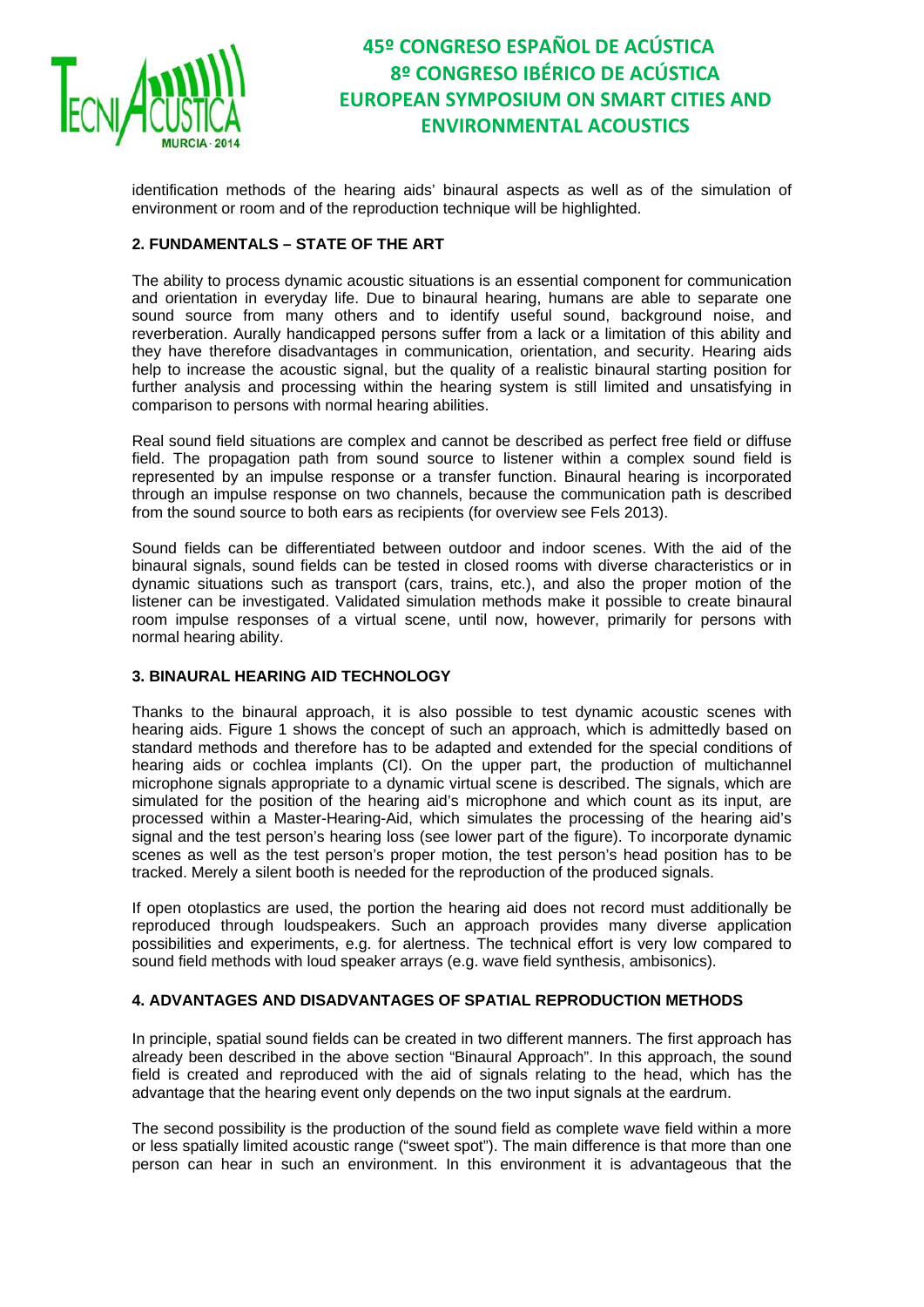

influence of the individual head and torso geometry as well as of the hearing aid itself can be respected with all signal processing strategies (such as beamforming, etc.).

The upper frequency limitation, however, is disadvantageous, because here the wave field can no longer be produced correctly. Thereby, the procedures Wave Field Synthesis (WFS), Higheror Ambisonics (HOA), and Panning Methods (VBAP) are comparable and they equally offer a correct wave field within a limit underneath a few kHz only, depending on the spatial resolution of the loudspeaker arrays.



Figure 1: Concept of a dynamic acoustic room simulation for hearing aids with binaural technology

During loudspeaker synthesis procedures, the human hearing system creates some kind of natural hearing impression for higher frequencies through masking and summing localization (phantom sound sources); it is entirely unclear though, how technical systems (hearing aids with microphones) function in such a sound field when they are not fed with correct sound pressure signals. Imagine how a signal which is enforced with aliasing artifacts affects the hearing aid's beamformer. Relative to the physical representation of the sound field, significant uncertainties concerning minor head movements unfold, because the hearing aid's microphones fall into a more or less chaotic sound field through spatial aliasing effects. A further disadvantage of loudspeaker procedures is the fact that sound fields close to the ear cannot be well created. For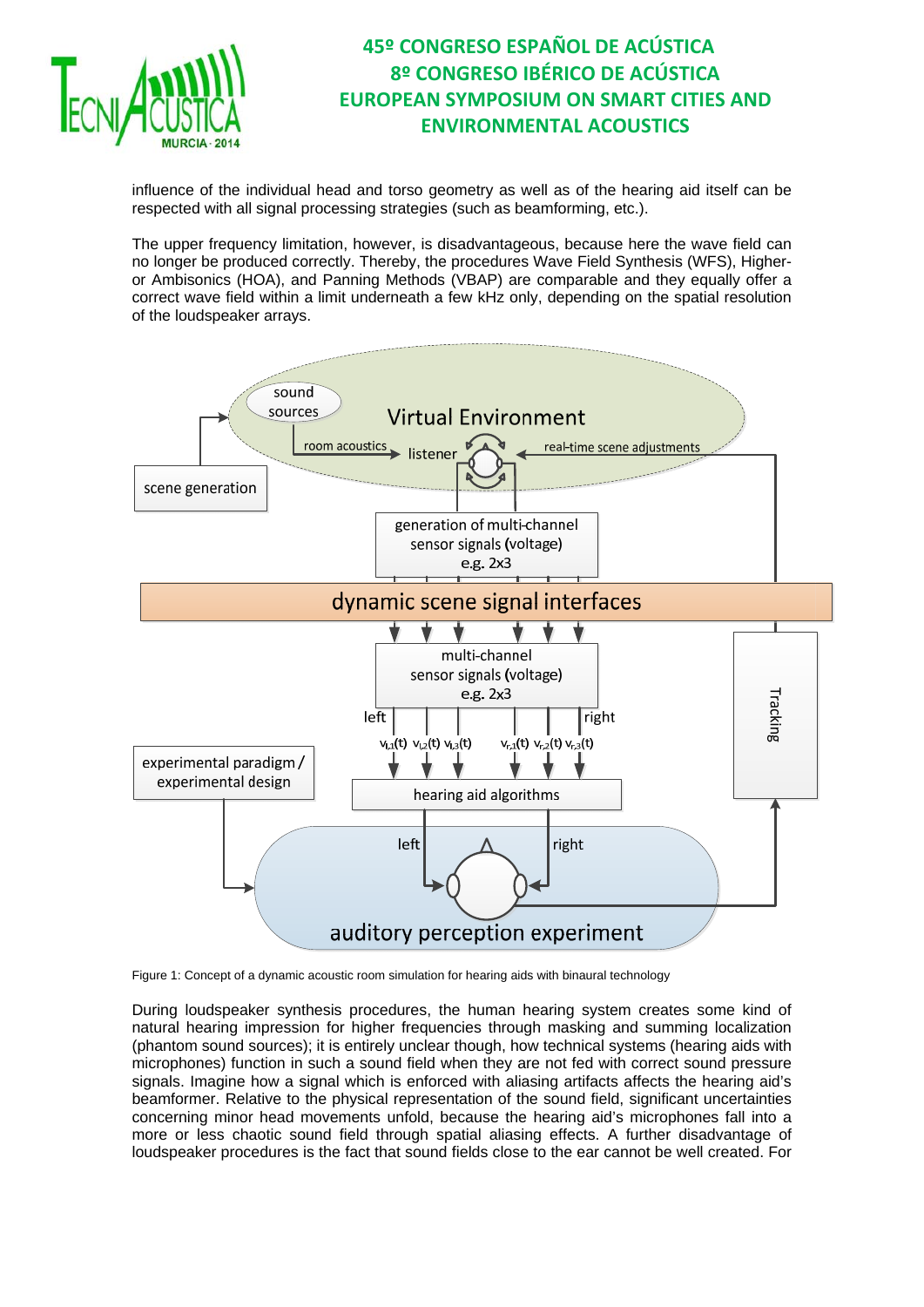

the binaural approach, accuracy depends mainly on the accuracy of the HRTF. More details on wave-based procedures and their limits can be found in Spors (2014).



Figure 2: Binaural technology (left) and sound field technology (right) (Vorländer 2008)

|      | Ambisonics                                                                                                                         | Wave Field Synthesis                                                                                                                                                                                                           | <b>Binaural Synthesis</b>                                                                                                                   |
|------|------------------------------------------------------------------------------------------------------------------------------------|--------------------------------------------------------------------------------------------------------------------------------------------------------------------------------------------------------------------------------|---------------------------------------------------------------------------------------------------------------------------------------------|
| Pros | Simple<br>Clear reference to<br>spherical harmonics<br>Medium hardware<br>requirement<br>Large sweet spot<br>Loudspeaker interface | More or less exact wave<br>$\bullet$<br>field reproduction<br>Clear reference to array<br>$\bullet$<br>wave decomposition<br>More than one listener<br>$\bullet$<br>Larger sweet spot<br>$\bullet$<br>No tracking<br>$\bullet$ | Exact reproduction at<br>listener's ear entrance<br>point or microphone<br>positions of the hearing<br>aids<br>Low hardware<br>requirements |
| Cons | No close to head<br>sources possible<br>No good distance<br>perception<br>Sweet spot frequency-<br>dependent, upper limit          | High hardware<br>requirements<br>High processing power<br>$\bullet$<br>No universal<br>$\bullet$<br>loudspeaker interface<br>Spatial aliasing, upper<br>$\bullet$<br>frequency limit                                           | Tracking<br>Only one listener<br>Individual equalization<br>Special adaptation<br>necessary for hearing<br>aids                             |

Table 1: Advantages and Disadvantages of Spatial Reproduction Methods

### **5. BINAURAL TECHNOLOGY AND BINAURAL SYNTHESIS FOR HEARING**

Uncertainties within the binaural approach due to HRTFs and head-tracking are rather insignificant compared to mistakes in wave-based procedures that can disadvantageously occur due to spatial aliasing, phantom source effects, and spatial masking effects.

The implementation of binaural technology for dynamic scenes, however, is not in the least trivial. The acoustic scene is simulated through the production of binaural impulse responses, which are convolved with a "dry" source signal. For persons with normal hearing ability, these signals would be reproduced with the aid of headphones (preferably open). This leads to a perfect source distinction. In the case of a hearing aid, the signals have to be simulated precisely for the microphone's position at the hearing aid. The signal processing on the side of the hearing aid is carried out by means of a master hearing aid.

With the simulation of sound pressure at the microphones' positions, the sound wave can be accurately modulated (cf. Figure 3) if the dependence on direction of head and ears (HRTF) is taken into consideration. Accuracy, in this case, depends on the precision of the HRTF. The relative differences within the complex transfer functions at the microphones' positions must be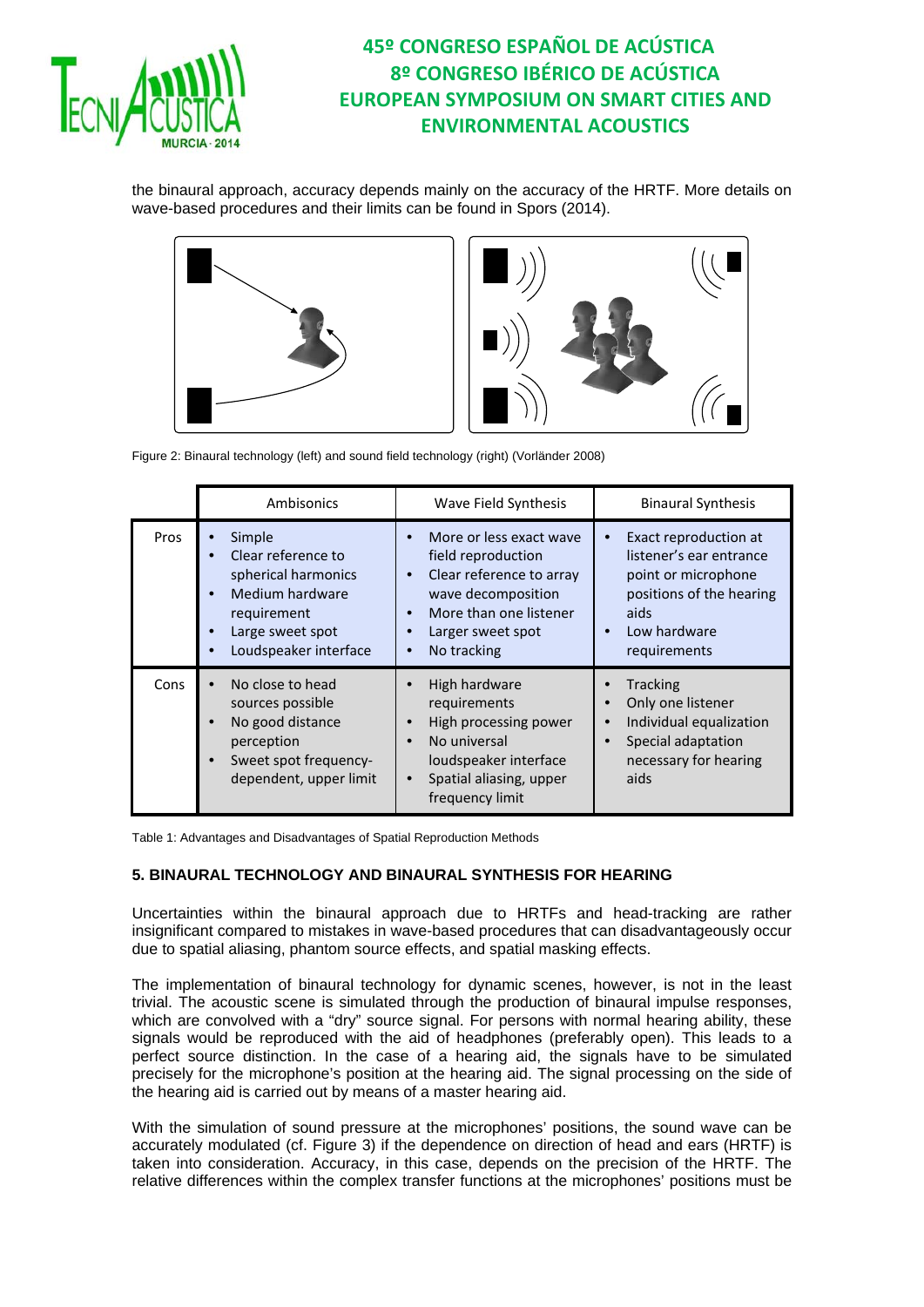

correctly recreated to provide the appropriate input signals for beamforming algorithms, for instance.



Figure 3: Definition and measurement of the multichannel-HRTF at the positions of the hearing aid's microphone



Figure 4: Virtual environment of a complex acoustic situation (red). Multichannel synthesis by means of plane wave fields and convolution of the respective simulated paths with direction depending multichannel HRTF (cf. Figure 3)

#### **6. EXPANSION OF THE BINAURAL SYNTHESIS FOR DYNAMIC COMPLEX ACOUSTIC SCENES**

The approach of the binaural synthesis for the direct sound and of the early reflections is very plausible. Through individual reflections and with high precision in the multichannel HRTF data, all parts of the impulse response are well pictured. For indoor and outdoor scenes with a reverberant sound component, however, the exact illustration of sound pressure, pressure differences, and coherence between the microphones by means of those algorithms that simulate the reverberant sound has to be assured. Any stochastic, artificial, or recorded reverberant sound fails in this interrelationship. Instead the reverberant sound field has to arrive as a sum of plane waves with a specific spatial distribution, which can then be processed with a coherent binaural synthesis.

In binaural technology, static and dynamic acoustic scenes have to be examined separately. In dynamic scenes, the user benefits from head movements. To obtain ideal results in static